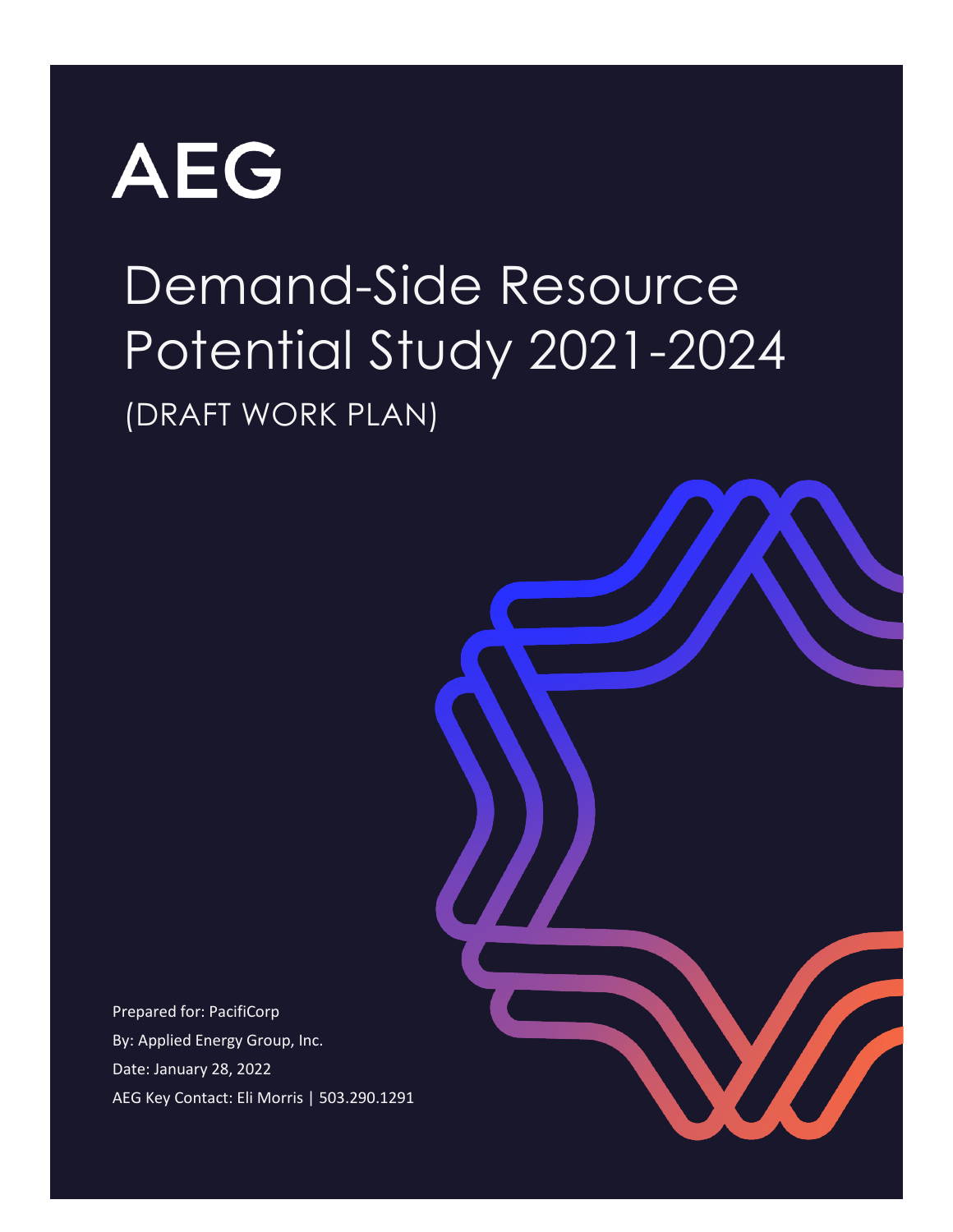# 1 INTRODUCTION AND SUMMARY

In January 2021, PacifiCorp engaged Applied Energy Group, Inc. (AEG), to perform a Demand-Side Resource Potential Study to support PacifiCorp's 2023 Integrated Resource Plan and energy efficiency and demand response program and portfolio planning. The assessment will utilize the best-available, applicable data and regionally- and nationally accepted methods to assess the Technical Potential and Achievable Technical Potential in each of the six states served by PacifiCorp, excluding an assessment of energy efficiency demand-side resources in Oregon, which is assessed by the Energy Trust of Oregon (Energy Trust). This study will build on the four previous potential studies AEG completed for PacifiCorp in 2021, 2019, 2017, and 2015 and will benefit from a foundation of research, materials, and models that were fine-tuned and enhanced during the prior studies.

The first step in any potential study is the development of a clear and concise work plan, documenting key scoping decisions, responsibilities, and milestones and ensuring a common understanding of study tasks, methodologies, and outputs between AEG and PacifiCorp. Additionally, the work plan serves as a tool for describing the study to internal and external PacifiCorp stakeholders.

In this document, we describe an in-depth scope of work, including data collection, analysis, stakeholder support, and reporting as well as a timeline of project tasks and milestones.

# 2 SCOPE OF WORK

# **Planned Approach**

AEG has honed its approach to estimating demand-side resource potential over many years supporting electric and natural gas utility planning and through four previous assessments for PacifiCorp. While detailed approaches continue to evolve, the general methodology will be similar to the previous study. As such, rather than describing our methodology and anticipated data sources in detail (this can be found in the previous study's final report), we focus the discussion in this section on key considerations and new areas for this project.

## **Task 1: Develop Potential Study Work Plan**

The project will begin with a kick-off meeting, including key members of the AEG and PacifiCorp project teams. Given the current state of the COVID-19 pandemic and the recent advances in both organizations' video conferencing capabilities, we anticipate holding the meeting virtually. The objectives of this meeting will be to introduce team members, review study objectives, scope, data availability and timeline, and discuss the stakeholder engagement strategy.

Within ten (10) days of the kick-off meeting, AEG will deliver a revised work plan, beginning with the scope of work and timeline presented in this proposal and modifying as appropriate based on decisions made during the kickoff meeting. The work plan will serve as a reference document for both teams throughout the project to ensure a shared understanding of study objectives, scope, and expectations. The revised workplan will also be provided to PacifiCorp's Washington DSM advisory group for review, along with other stakeholders as necessary. AEG will review the revised workplan with PacifiCorp, address any further feedback from PacifiCorp or relevant stakeholders, and make any additional adjustments necessary to finalize the document.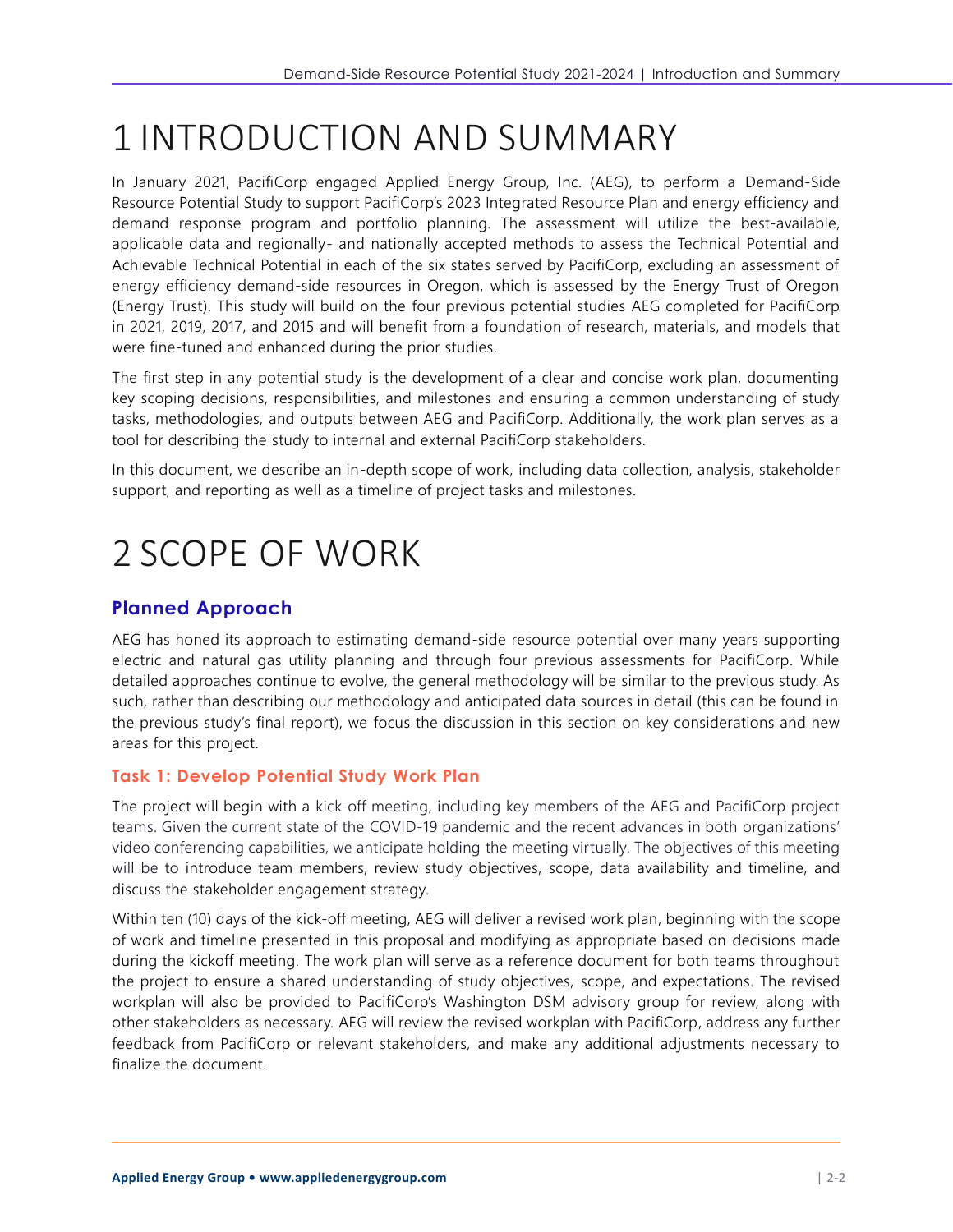### <span id="page-2-1"></span>**Task 2: Conduct Research to Develop Study Inputs**

The process for developing study inputs is described in the following subtasks. In conducting this research, AEG will thoroughly document sources and validate the appropriateness of data to PacifiCorp's service territory before incorporating information into the analysis. Factors that may inform whether data are suitable for incorporation include vintage, geography, weather, statistical significance, and general source reputability. Establishing a data source hierarchy (described in Task 2.1 below) will be a critical first step in ensuring that data sources align with PacifiCorp staff and stakeholder expectations; however, AEG anticipates a continuous dialogue with the PacifiCorp project team throughout the analysis phase of the project to ensure both teams are comfortable with source data being utilized to complete the project.

#### *Task 2.1 Develop Data Source Hierarchy for Each Resource and State*

Given the scope of this project and the many resources and jurisdictions covered, it is critical that all members of the AEG and PacifiCorp project teams have a shared understanding of the data sources to be used and the priority each source should be given in each jurisdiction. For example, using DEER for Class 2 DSM measure assumptions may be critical in California but not desired in other states.

To ensure this shared understanding exists before research begins, AEG will work with PacifiCorp to develop a data source hierarchy for each resource and state. In addition to being an invaluable resource for the project teams, the Class 2 DSM measure source hierarchy in the previous study was a useful tool during stakeholder presentations. AEG will start with the Class 2 DSM measure source hierarchy from the previous study (shown in [Table 1\)](#page-2-0) to (1) develop an updated Class 2 DSM source hierarchy and (2) utilize it as a template for other resource classes.

| Source<br>Hierarchy | Utah and Wyoming                                                                                                                               | Idaho and Washington                                                                      | California                                                                        |
|---------------------|------------------------------------------------------------------------------------------------------------------------------------------------|-------------------------------------------------------------------------------------------|-----------------------------------------------------------------------------------|
| Primary             | RMP Measure Characterization; Xcel<br>Colorado TRM; RTF with Adjustments+,<br>National Sources, †† DSM Plan, Other<br>Regularly Updated TRs+++ | RTF, 2021 Power Plan                                                                      | DEER and non-DEER<br>Workpapers                                                   |
| Secondary           |                                                                                                                                                | National Sources, <sup>++</sup><br>Idaho Power TRM,<br>Other Regularly<br>Updated TRMs+++ | CMUA TRM; RTF with<br>Adjustments <sup>+</sup>                                    |
| Other               |                                                                                                                                                |                                                                                           | National Sources, <sup>††</sup><br>Other Regularly<br>Updated TRMs <sup>+++</sup> |

<span id="page-2-0"></span>*Table 1 Example Class 2 DSM Measure Source Hierarchy*

† Adjustments include weather and baselines (replace market with code/standard)

†† Includes national sources such as the Annual Energy Outlook, ENERGY STAR® Savings Calculators, etc.

††† Includes Technical Reference Manuals from Illinois, Wisconsin, Pennsylvania, New York, Minnesota, Maine, and others as necessary

#### *Task 2.2 Data Request to PacifiCorp*

Where available, PacifiCorp-specific data will be the preferred data source. From previous studies, we have a strong understanding of data that will be available from PacifiCorp and an existing template and process for receiving this information. As part of the workplan and source hierarchy development, AEG will review data needs with PacifiCorp to identify new sources that may be available since the previous study. AEG will establish a secure file transfer portal to receive data from PacifiCorp.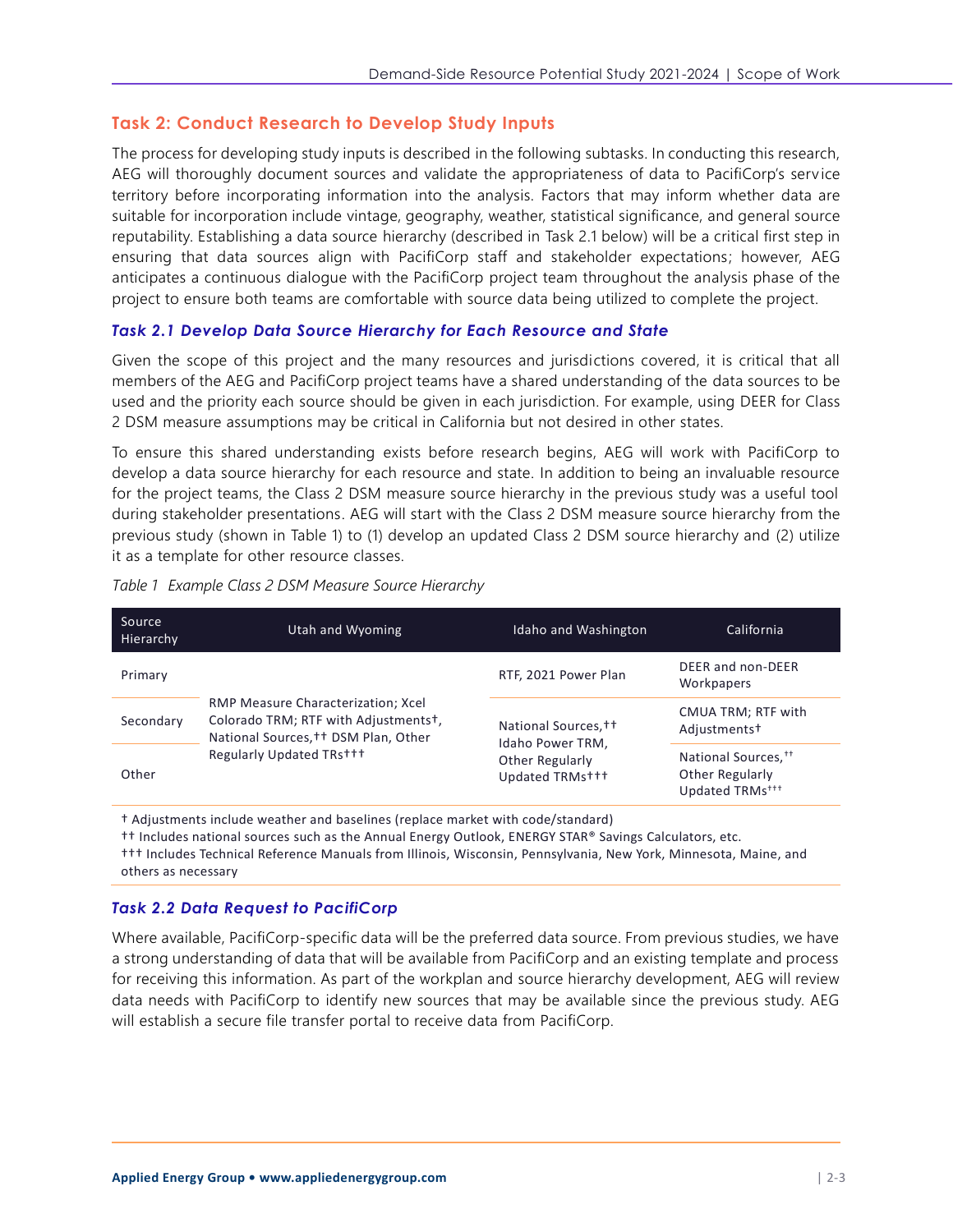#### *Task 2.3 Resource-Class Specific Considerations*

AEG will begin collecting secondary data once the work plan, source hierarchy, and data request are finalized. Although we have collected these data for Class 1, 2, and 3 DSM resources in previous studies, we do not want to assume that sources used previously are still the most appropriate, and we intend to review and update, where applicable, all studies inputs and assumptions. This research will all be new for Class 4 DSM resources, which have not been included in previous AEG studies for PacifiCorp. The process for gathering data for each resource class and incorporating this information into the estimation of potential is described in [Task 3.](#page-4-0) AEG notes the following key considerations for each resource class.

#### **Class 2 DSM Research Considerations**

- Administrative Cost and Incentive Assumptions: In the previous study, AEG reviewed recent PacifiCorp program data to develop state-specific assumptions for administrative and incentive costs. As part of this study, AEG will update this analysis to include more recent program data and work with PacifiCorp to determine the appropriate historical period to use as a proxy for future program costs. The results of this analysis will be used to develop levelized costs for use in IRP supply curve bundling.
- Emerging Technologies. AEG performed a comprehensive review of emerging technologies in the previous study, including a qualitative screening of each technology for inclusion in the potential study. The screening process considered the timeframe for becoming commercially viable and the availability of reliable cost and savings information. For this study, AEG will review emerging technology sources, including the Northwest Energy Efficiency Alliance (NEEA), the Bonneville Power Administration (BPA) emerging technologies program, and the American Council for an Energy-Efficient Economy (ACEEE), to establish a list of measures for consideration. AEG will then perform a qualitative screening and document the outcomes in the measure list and final report. For emerging technologies that pass the qualitative screen, AEG will review data sources that could be used to update prior measure characterizations and develop estimates for savings, cost, and lifetime attributes.
- Baseline Energy Consumption and Savings for Simulated Measures. For residential weather-sensitive measures, AEG will leverage the Simple Energy and Enthalpy Model (SEEM) based consumption and savings from the RTF where possible and applicable to PacifiCorp's service territory. For measures, states, and sectors where RTF savings estimates for weathersensitive measures are not applicable or available, AEG proposes to develop baseline energy consumption and savings using our Building Energy Simulation Tool (BEST), an in-house front-end for the DOE-2.2 building simulation engine.
- California Measure Cost and Savings. AEG will review the latest versions of DEER and non-DEER work papers to ensure the alignment of assumptions with California Public Utilities Commission (CPUC) guidance. AEG will also review the current California Potential and Goals Study to identify any differences in assumptions or methodologies that may lead to differences in measure savings and costs. In instances

#### **Key Elements of BEST**

- Use Northwest regional prototypes and modify the key building and equipment assumptions to reflect PacifiCorp's service area, incorporating state-specific building codes, survey data, and weather stations. Then calibrate the prototypes to ensure annual energy use is consistent with each state's market profile.
- Capacity to reflect more recent climate trends and incorporate normalized weather data for more recent years.
- Output hourly end-use level load shapes for use in supply curve development. AEG will review potential tradeoffs between using these new shapes, PacifiCorp's existing shapes, and newly available shapes from NEEA's End-Use Load Research project and the National Renewable Energy Laboratory to determine the most appropriate source.

where the Potential and Goals Study assumptions differ from inputs AEG would otherwise plan to use, AEG will review these issues with PacifiCorp to determine how they should be addressed.

• Non-Energy Impacts. The Class 2 DSM measure analysis will include attributable and quantifiable nonenergy impacts (NEIs), including values from PacifiCorp's program evaluations, the Regional Technical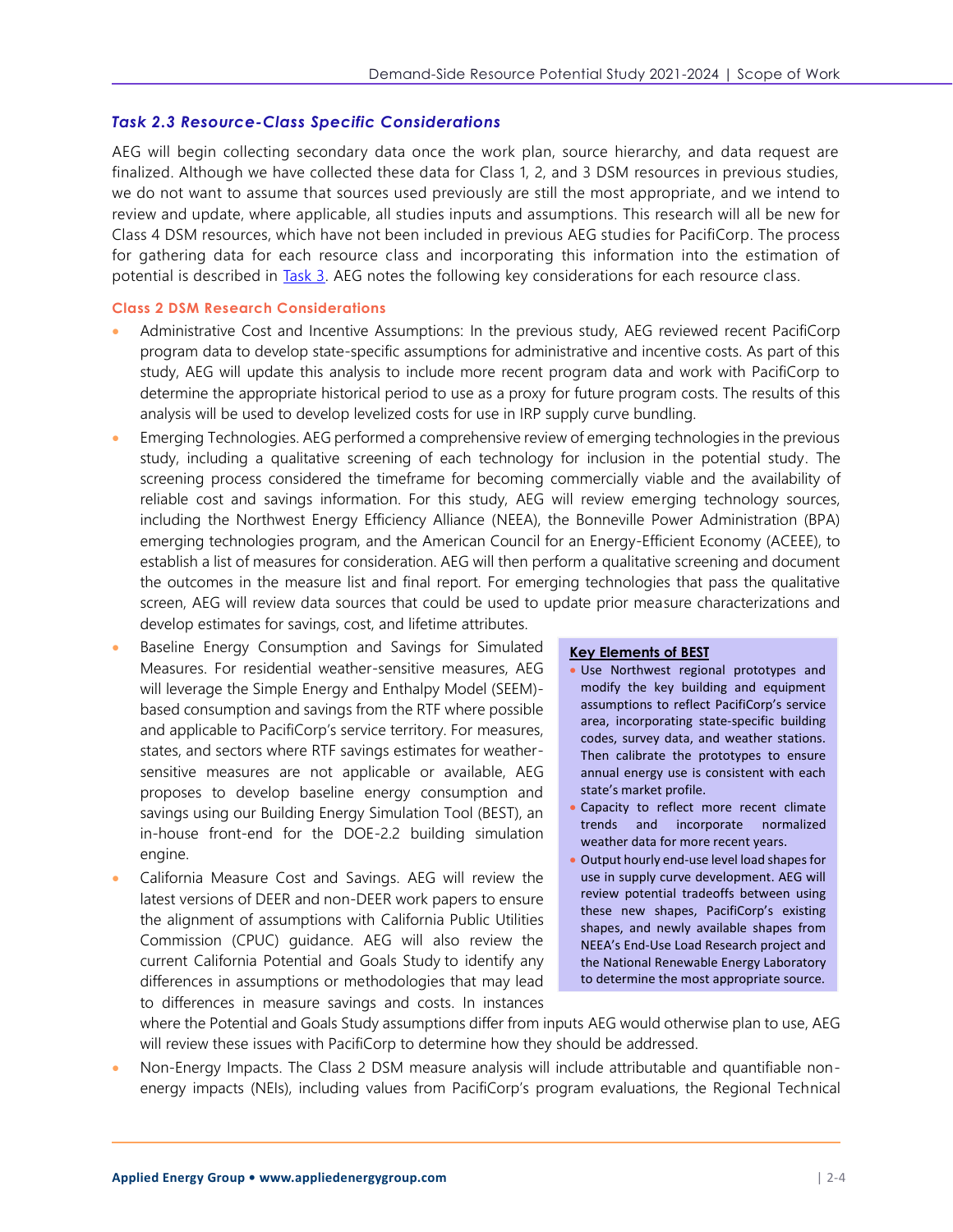Forum, the Abt Associates ductless heat pump wood smoke analysis, and other sources as appropriate. For Washington measures, the analysis will incorporate NEIs developed by DNV in support of PacifiCorp's 2022-2023 Biennial Conservation Plan.

#### **Class 1 and 3 DSM Research Considerations:**

- Incorporation of New PacifiCorp Data. Since the previous study, PacifiCorp has launched a new offering for battery energy storage in Utah, developed new time-of-use pilots, and issued a request for proposals (RFP) for demand response resources. AEG will work with PacifiCorp to determine whether recent experience from these new offerings and RFP results can and should be included in this assessment.
- Non-Energy Impacts. In the previous study, based on stakeholder input mid-project, AEG performed a high-level literature review of the applicability of non-energy impacts to Class 1 DSM resources and included a writeup of this research as an appendix to the study report. For this study, AEG will include nonenergy inputs directly into its program-specific research for Class 1 and 3 DSM resources to help PacifiCorp determine whether there are non-energy impacts that can be quantified and included in resource planning.

#### **Class 4 DSM Research Considerations**

• Availability of Quantified Impacts. AEG will perform a thorough review of available information on the impacts of Class 4 DSM initiatives; however, because these non-targeted programs spread energy efficiency or capacity awareness to a widespread, general audience program administrators and evaluators often cannot measure program impacts through a robust analysis approach. PacifiCorp's 2007 Potential Study found that many utilities and program administrators do not report the savings or costs associated with non-targeted programs, and even when reported, program impacts varied substantially between administrators and program design. If this is still the case, finding reliable secondary sources for nontargeted program data may be difficult, and AEG will work with PacifiCorp to determine whether it is sufficient to document this finding or whether another method to estimate impacts should be employed.

#### <span id="page-4-0"></span>**Task 3: Perform Analysis of Demand-Side Resource Potential**

The key steps and considerations for estimating potential for each DSM resource class are illustrated in [Figure 1](#page-5-0) and detailed below. The order of tasks reflects both the relative level of effort to assess potential for each resource class and the order the analysis will be performed to account for resource interactions. Additionally, because Class 1 DSM resources can be used for grid services, but Class 3 DSM resources cannot, we have separated these resource classes to reflect the enhanced methodology for Class 1 DSM resources employed in the previous study. Cross-cutting activities regarding data validation and documentation, identified within Task 3 in the RFP, are addressed in [Task 2](#page-2-1) and [Task 5,](#page-10-0) respectively.

The study methodology is designed to explicitly account for interactive effects within and across DSM resource classes (shown as the half-circles in [Figure 1\)](#page-5-0). The subtasks in this section represent the loading order of resource classes, with Class 2 DSM coming first, followed by Class 1, 3, and 4 DSM. That is, Class 2 DSM will be assessed absent other DSM interventions, but the potential for other resource classes will be adjusted based on the impacts of Class 2 DSM.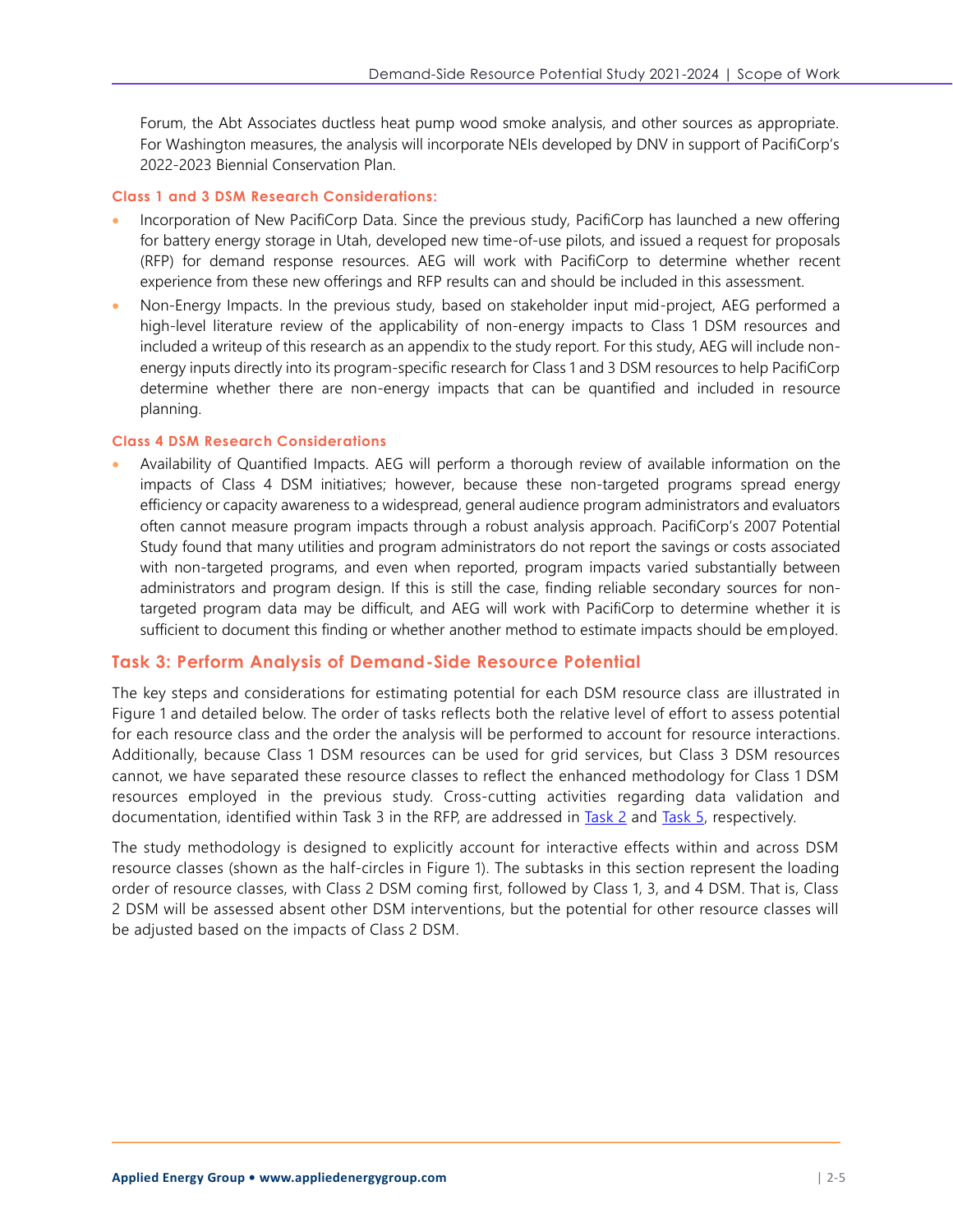

<span id="page-5-0"></span>*Figure 1 Potential Analysis Overview by DSM Resource Class*

Once potential and cost for each resource class are determined, AEG will work with PacifiCorp to put results into the appropriate format for IRP supply curve modeling. Levelized costs will reflect jurisdictionspecific guidance on cost-effectiveness tests and treatment of non-energy impacts. The details of IRP supply curve creation are discussed in [Task 5.2.](#page-11-0)

#### *Task 3.1 Class 2 DSM Analysis*

AEG's general approach to assessing Class 2 DSM resource potential will be the same as in previous studies. This approach is consistent with Council methodology and forms the basis of the Class 1, 3, and 4 DSM potential assessment for consistency, efficiency, and to account for interactions between resource classes. The general analysis steps for the Class 2 DSM analysis are described below:

- 1. Review and Refine Market Segmentation. Although customer segmentation has been largely unchanged across PacifiCorp's previous studies, we want to ensure this segmentation scheme is still appropriate and continues to meet PacifiCorp's objectives for this analysis. At a minimum, AEG will revisit the potential of segmenting customers by income level (as described in optional [Task 7\)](#page-12-0).
- 2. Characterize the Market. The purpose of this step is to fully classify customers, annual electricity use, and peak demand by state, sector, and market segment in the study base year (likely 2021). AEG refers to these values as the control totals to which we will calibrate our modeling. While straightforward in concept, this step is vitally important to develop a shared understanding among all team members about the PacifiCorp customer base and provide a solid foundation for subsequent steps.
- 3. Develop Market Profiles. AEG will update the end-use market profiles from the previous study describing how customers currently use electricity for each state, sector, and market segment. The market profiles document the number of customers, saturations of end uses and technologies , and unitized energy consumption in each segment and provide the foundation for conducting the analysis for all resource classes. Complete market profiles for the residential, commercial, and industrial sectors were provided as Appendices A1, A2, and A3 in the previous study report.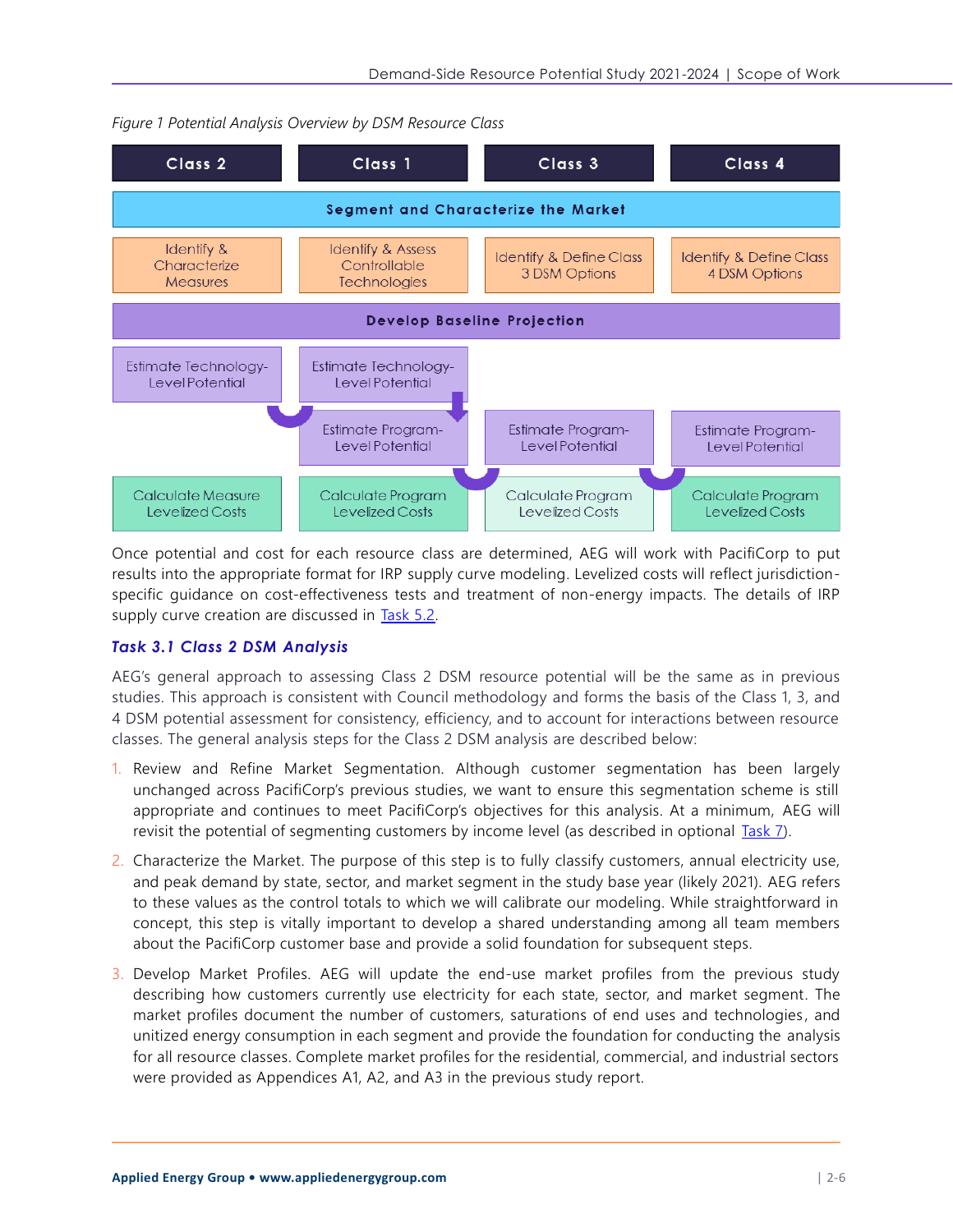4. Identify and Characterize Measures. AEG will develop a list of proposed measures to include in the study for PacifiCorp's review, beginning with the previous study's list and updating for changes in market baselines, codes and standards, the inclusion of priority sources, and emerging technologies. Once this list is developed, AEG will fully characterize each measure using the source hierarchy developed in Task 2. As discussed above, AEG will review and update, as appropriate, every measure assumption from the previous study to ensure that measure data are

From AEG's ongoing work with PacifiCorp and other regional utilities, AEG is extremely familiar with state-specific measure sourcing expectations, including the Regional Technical Forum, California DEER and electronic Technical Reference Manual (TRM), the Northwest Energy Efficiency Alliance, and other utility- and state-specific TRMs with approaches that are deemed applicable to PacifiCorp's service territories.

up-to-date and align with the agreed-upon source hierarchy. Draft measure characterizations will be provided to PacifiCorp for review and feedback and may also be provided to stakeholders for comment, as directed by PacifiCorp.

- 5. Develop Baseline Projection. The next step is to develop a reference projection of energy and peak demand through 2042, absent the effects of future utility DSM programs or regional market transformation programs. AEG will work closely with PacifiCorp's load forecasting department to understand the drivers of changes in PacifiCorp's official load forecast and attempt to capture each of these in the baseline projection. These factors may include forecasted changes in customer counts, economic conditions, equipment saturations, or efficiency standards . AEG will develop an initial baseline projection using PacifiCorp's 2021 load forecast, then update the analysis when the 2022 load forecast is available.
- 6. Estimate Technology-Level Potential and Resource Costs. As in previous studies, AEG will estimate two levels of Class 2 DSM potential, representing what is technically feasible and what could be achieved regardless of cost considerations. The study will not attempt to estimate economic potential, as economic screening will continue to occur within PacifiCorp's IRP. These levels of potential are calculated by applying Class 2 DSM measure interventions within the load forecast and comparing the resulting forecast to the baseline projection; the difference between the two forecasts represents the potential.

To develop achievable technical potential, AEG will begin by modifying the technical potential by the achievability and ramp rate assumptions from the Council's 2021 Power Plan. While we recognize that these assumptions may be less appropriate and accepted in Rocky Mountain Power states, beginning with these assumptions will allow us to start with common assumptions across all states and then make targeted updates to reflect considerations in specific markets.

Note that AEG's methodology for estimating Class 2 DSM potential inherently accounts for interactive effects or "opportunity stacking" between competing measures. To accomplish this, we first compute the total savings of each measure on a standalone basis, then assign a stacking priority based on levelized cost such that "integrated" or "stacked" savings will be calculated as a percent reduction to the running total of baseline energy remaining in each end use after the previous measures have been applied. This ensures that the available baseline energy shrinks in proportion to the number of Class DSM measures applied to avoid double-counting or estimating total potential that exceeds the baseline consumption.

#### *Task 3.2 Class 1 DSM Analysis*

Prior to the 2021 potential study, although energy efficiency and demand response analyses relied on many common data sources, the assessments were distinct, reflecting a technology -based view of energy efficiency and a program-based view of demand response. However, the two types of resources are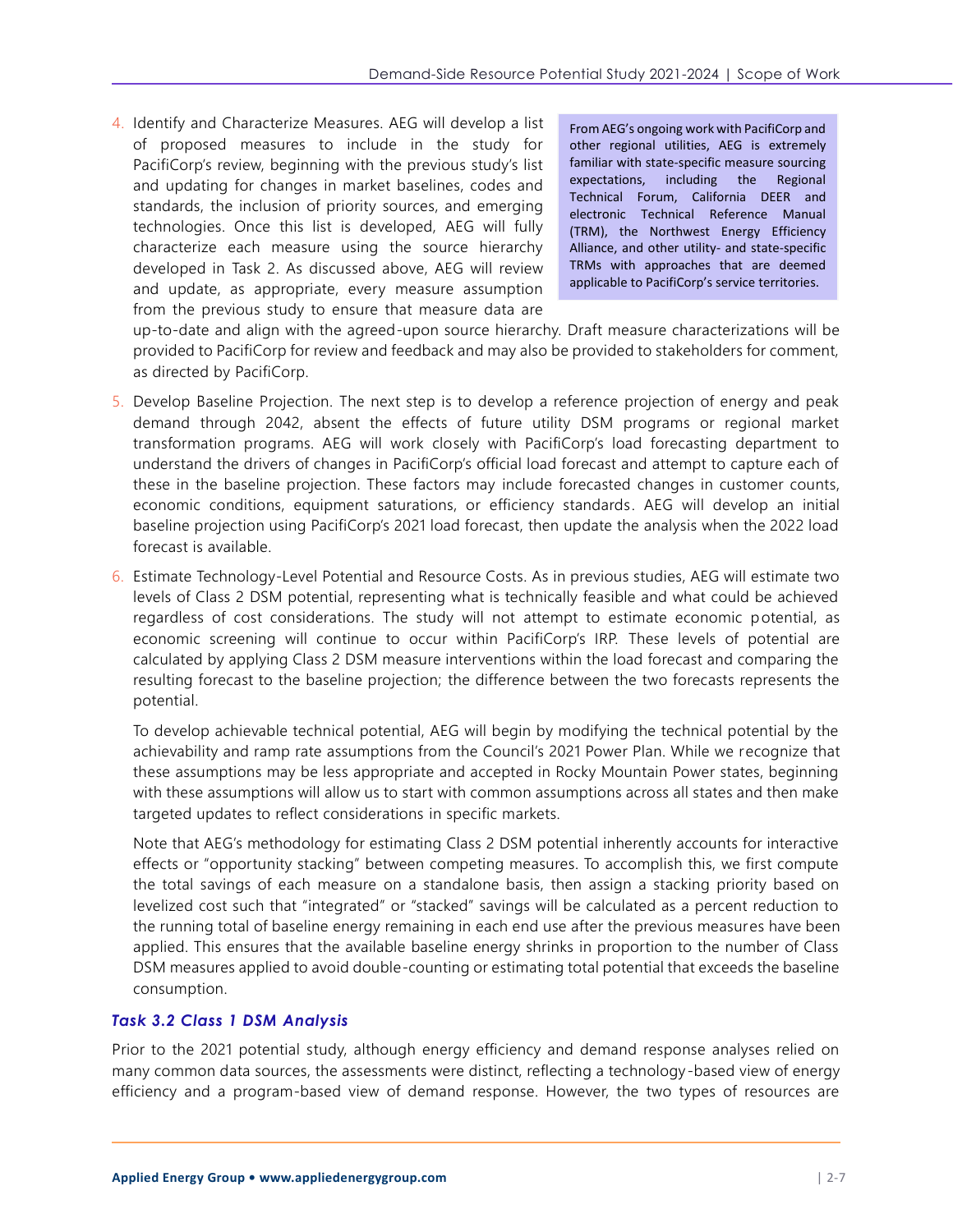becoming more closely linked as grid-enabled, energy-efficient technologies enter the market. In the 2021 CPA, AEG increased alignment between the two analyses by using a common baseline forecast and allowing the forecasted adoption of energy-efficient technologies to create new opportunities for demand response. Given the positive response to this change from stakeholders and the increased insight and IRP modeling functionality this approach provided for PacifiCorp, AEG proposes to employ this updated methodology again. The general approach for estimating Class 1 DSM potential is described below:

1. Refine Grid Service Definitions and Segmentation. AEG will work with PacifiCorp to identify the characteristics that Class 1 DSM options need to provide different grid services. The characteristics from the previous study will serve as the starting point.

The Class 1 DSM customer segmentation will be aligned with the Class 2 DSM customer segmentation, allowing the same data to be utilized for both analyses.

In the previous study, rather than merely assessing Class 1 DSM's ability to reduce peak demand, AEG investigated the potential for the following grid services:

- Capacity & Energy
- Regulation
- Flexibility & Regulation
- Non-Spinning Reserves
- Spinning Reserves
- Frequency Response

2. Characterize the Market. Because the Class 1 DSM analysis is concerned with demand impacts in specific hours of the year, rather than annual energy impacts, the results of the energy efficiency baseline characterization will be spread over hourly end use or technology load shapes to identify the forecasted load in each hour of the study period.

For this study, AEG proposes to develop an Oregon-specific market characterization, utilizing PacifiCorp's billing data, residential survey results, data from the Energy Trust of Oregon, and other sources as appropriate. In previous assessments, as agreed between PacifiCorp and AEG, Class 1 DSM analysis was performed by scaling the Washington market characterization to approximate Oregon because the CPA did not include characterization of Class 2 DSM resources in Oregon. While this previous method was sufficient historically given the increased importance of Class 1 DSM resources to PacifiCorp and external stakeholders, AEG believes this Oregon-specific market characterization will add significant value to this study.

3. Identify and Assess Controllable Technologies. AEG will work with PacifiCorp to identify technologies that could be controlled for demand response, either through (1) grid-interactive features or (2) separate equipment allowing PacifiCorp or third-party control during events. The previous study considered a comprehensive list of such technologies and will serve as the starting point for the assessment. AEG will review this list with PacifiCorp to determine whether any of the technologies are no longer applicable or if additional technologies should be added.

Once the list of controllable technologies is finalized, AEG will map the technologies to applicable grid services and develop costs, impacts, and participation rates based on PacifiCorp program experience and secondary data sources. While most technologies will map directly to end uses and technologies considered in the baseline forecast, battery energy storage, first assessed in the previous study, is a notable exception. Because the applicability of batteries is not dependent on the presence of end-use equipment, AEG proposes to estimate the potential for batteries in the same manner as the previous study, deriving the count of likely participants from the forecast of solar photovoltaic adoption from PacifiCorp's most recent private generation study and working with PacifiCorp to develop reasonable assumptions for battery size and program participation, consistent with other IRP studies.

4. Estimate Technology-Level Potential. The potential for each controllable technology will be calculated by multiplying the baseline summer and winter demand by controllability, sheddability, and assumed program participation factors. This process, combined with the grid services eligibility analysis, allows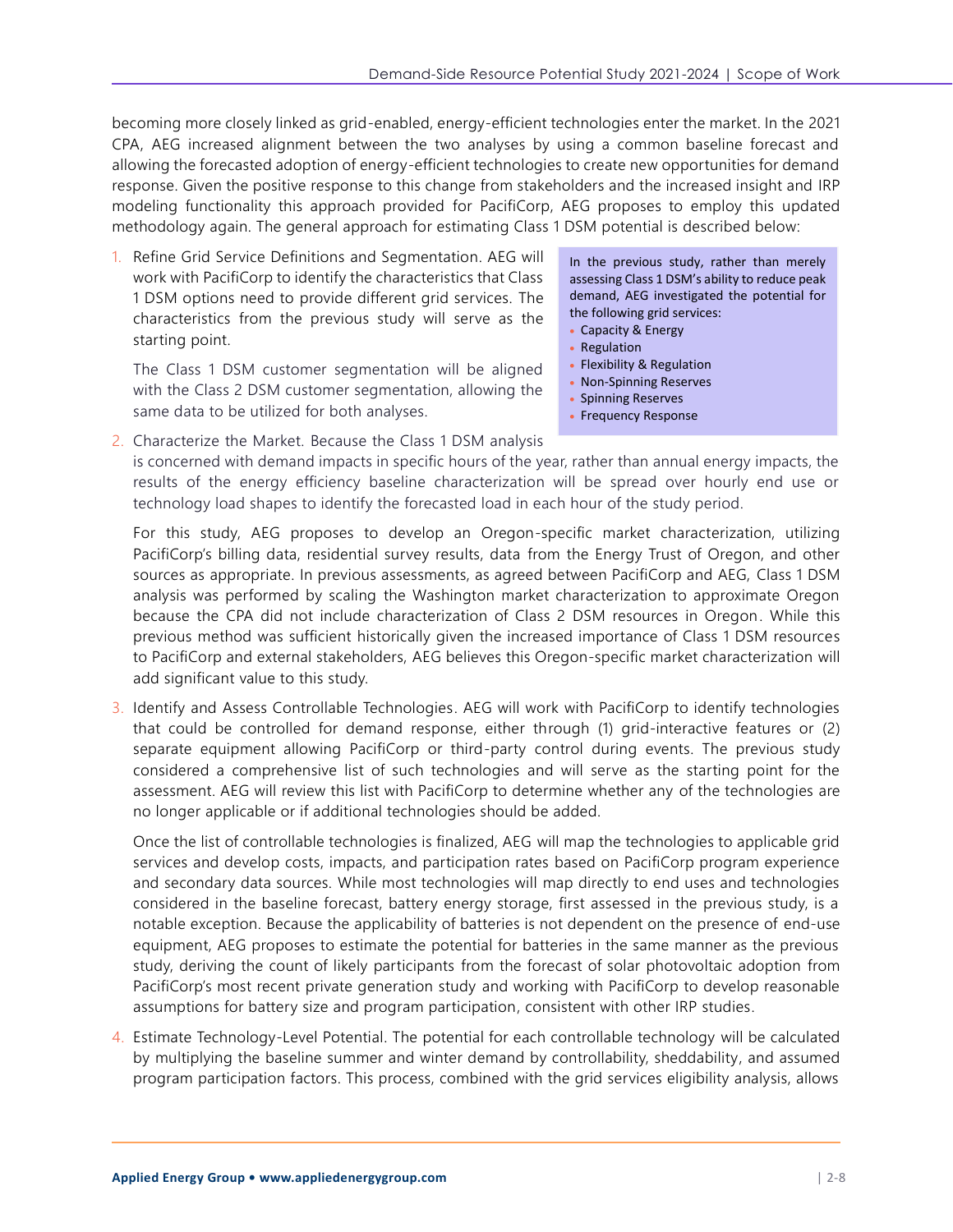for a detailed assessment of demand response options for a broad set of technologies, seasons, and use cases. In the previous CPA, AEG provided alternate Class 1 DSM IRP inputs on an hourly basis for testing purposes. AEG will work with PacifiCorp to determine whether this level of granularity is valuable for this study.

5. Estimate Program-Level Potential. In contrast to Class 2 DSM resources, where customers may choose to install energy-efficient technologies in the absence of utility programs, demand response resources do not exist outside of utility offerings. Therefore, while the core analysis will be performed at a detailed technology level, AEG will aggregate technology impacts into program bundles. AEG anticipates using the same program bundles as in the previous study but will review this list with PacifiCorp to determine whether any modifications should be made.

When aggregating technology-level potential to programs, where necessary, AEG will account for competition between program options to estimate both standalone and interactive potential to avoid double counting of impacts. As in previous studies, AEG will work with PacifiCorp to identify a suitable program hierarchy to account for these interactive effects. AEG will also work with PacifiCorp to identify appropriate ramp-up periods to full participation for both existing and new programs.

6. Develop Program Cost Assumptions and Levelized Costs. For each of the demand response program options, AEG will develop representative assumptions to estimate the costs required to capture the identified potential, including program development and administration, customer marketing and recruitment, incentive payments, enabling technology, and ongoing operations and maintenance (O&M), where applicable. These cost estimates will be informed by PacifiCorp's demand response program experience, the Council's 2021 Power Plan assumptions, and other applicable sources.

#### *Task 3.3 Class 3 DSM Analysis*

The Class 3 DSM analysis will investigate the potential for voluntary rate options to reduce demand during peak periods. The general methodology for assessing the potential for these resources will be the same as previous studies, with a focus on updating assumptions and incorporating PacifiCorp's pilot experience and other newly available data sources. The major analysis steps are detailed below:

- 1. Review and Refine the Market Segmentation. As in the previous CPA, AEG will segment PacifiCorp's customers for the Class 3 DSM analysis by state, sector, customer class, and maximum demand (for commercial and industrial customers). This segmentation will allow AEG to understand the consumption and demand for like customers and to identify Class 3 DSM options that would be applicable to each customer class.
- 2. Identify and Define Class 3 DSM Options. AEG anticipates using the same list of Class 3 DSM options as in the previous study but will work with PacifiCorp to ensure this list still reflects viable options and PacifiCorp's strategic priorities. As part of this review, AEG will work with PacifiCorp to clearly define whether specific behavior-based options fall within Class 3 DSM or Class 4 DSM.

For each option assessed, AEG will develop estimates for customer eligibility, participation, and impacts based on the most applicable data sources. AEG will prioritize results of PacifiCorp pilot programs where available and then look to

As in the previous study, AEG proposes to assess the following Class 3 DSM options:

- Residential Time-of-Use
- Residential Time-of-Use with EV
- Residential Critical Peak Pricing
- Residential Behavioral DR
- C&I Time-of-Use
- C&I Critical Peak Pricing
- C&I Real-Time Pricing
- Irrigation Time-of-Use
- Irrigation Critical Peak Pricing

relevant secondary sources to fill gaps. In the previous study, PacifiCorp determined that costs of Class 3 DSM resources were not meaningful for resource planning, so the development of levelized cost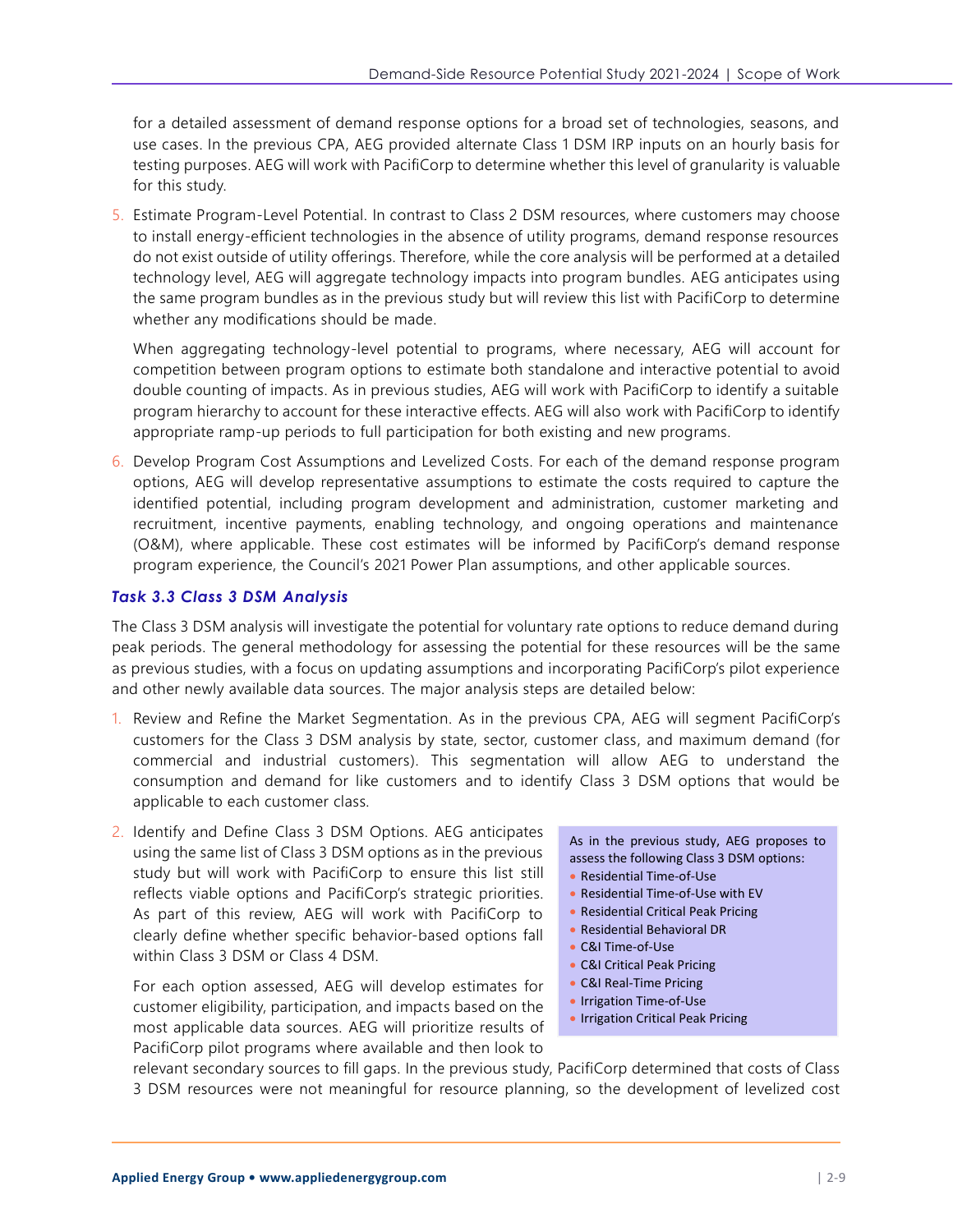determination was excluded from the scope. AEG will revisit the treatment of Class 3 DSM costs with PacifiCorp as part of the project kickoff meeting.

3. Estimate Program-Level Potential. After the market is characterized and rate options are defined, the process of calculating standalone potential is straightforward. The potential for demand-side rates is simply the peak demand of the class of eligible customers multiplied by the percent of customers assumed to participate multiplied by the per-customer percent demand reduction. The previous study assumed that all Class 3 DSM options would be offered on a voluntary, "opt-in" basis; AEG will review this assumption with PacifiCorp.

Once the standalone potential for each option is calculated, Class 3 DSM options will be combined with the Class 1 DSM program hierarchy to estimate interactive potential. This process is designed to account for both interactions between Class 3 DSM options and between Class 1 and 3 DSM resources that may target the same demand. As discussed in step 2 above, AEG will discuss the need for developing levelized costs of Class 3 DSM resources with PacifiCorp during the project kickoff.

#### **Impacts of Existing Class 3 DSM Rates**

The impacts of existing Class 3 DSM rates have not been updated since the study completed in 2015. AEG understands that the structure of some of PacifiCorp's Class 3 DSM rates have changed since the time of that analysis and that rate options may continue to change in the future. AEG will work with PacifiCorp to understand whether impacts of existing demand-side rates are meaningful for future resource planning and suitable for further investigation and quantification. In instances where we find that existing rate impacts are pertinent to PacifiCorp's future planning, AEG proposes a limited update to capture new Class 3 DSM offerings, ensure that the previous estimates remain appropriate, and align impacts between relevant existing offerings and the identified potential.

In instances where quantification of existing Class 3 DSM rate impacts would be beneficial, AEG proposes to review and assess the suitability of using price elasticity for demand estimates in conjunction with customer participation data. Price elasticity of demand is defined as the ratio of the percentage change in demand to the percentage change in price. For example, for a price elasticity of -0.10, a 100% increase in price would result in a 10% decrease in demand. As part of this analysis, AEG will review recent estimates of price elasticities developed by PacifiCorp for its offerings. Typically, these estimates are developed as part of the creation of sales forecasting models. In case elasticity estimates are not available (or meaningful) for one or more offerings, we will review and compile secondary elasticity data from studies conducted for similar pilots/programs elsewhere in the country. AEG also considered a statistical analysis method to further investigate select options, but this approach is not recommended because of timing constraints and extensive customer and load data needs. The elasticity method described above is expected to be sufficient to quantify impacts of relevant Class 3 DSM rates.

#### *Task 3.4 Class 4 DSM Analysis*

PacifiCorp last assessed the potential for Class 4 DSM resources in its first potential study, completed by Quantec, LLC in 2007. As such, AEG understands PacifiCorp's desire to re-assess these resources to determine what new opportunities and information may have emerged over the past 15 years. AEG's proposed approach to estimating potential for Class 4 DSM resources is described below and is similar to the approach AEG has successfully employed for Class 3 DSM resources in previous studies.

1. Market Segmentation. AEG anticipates using the Class 3 DSM market segmentation for consistency and to account for interactions across resource classes.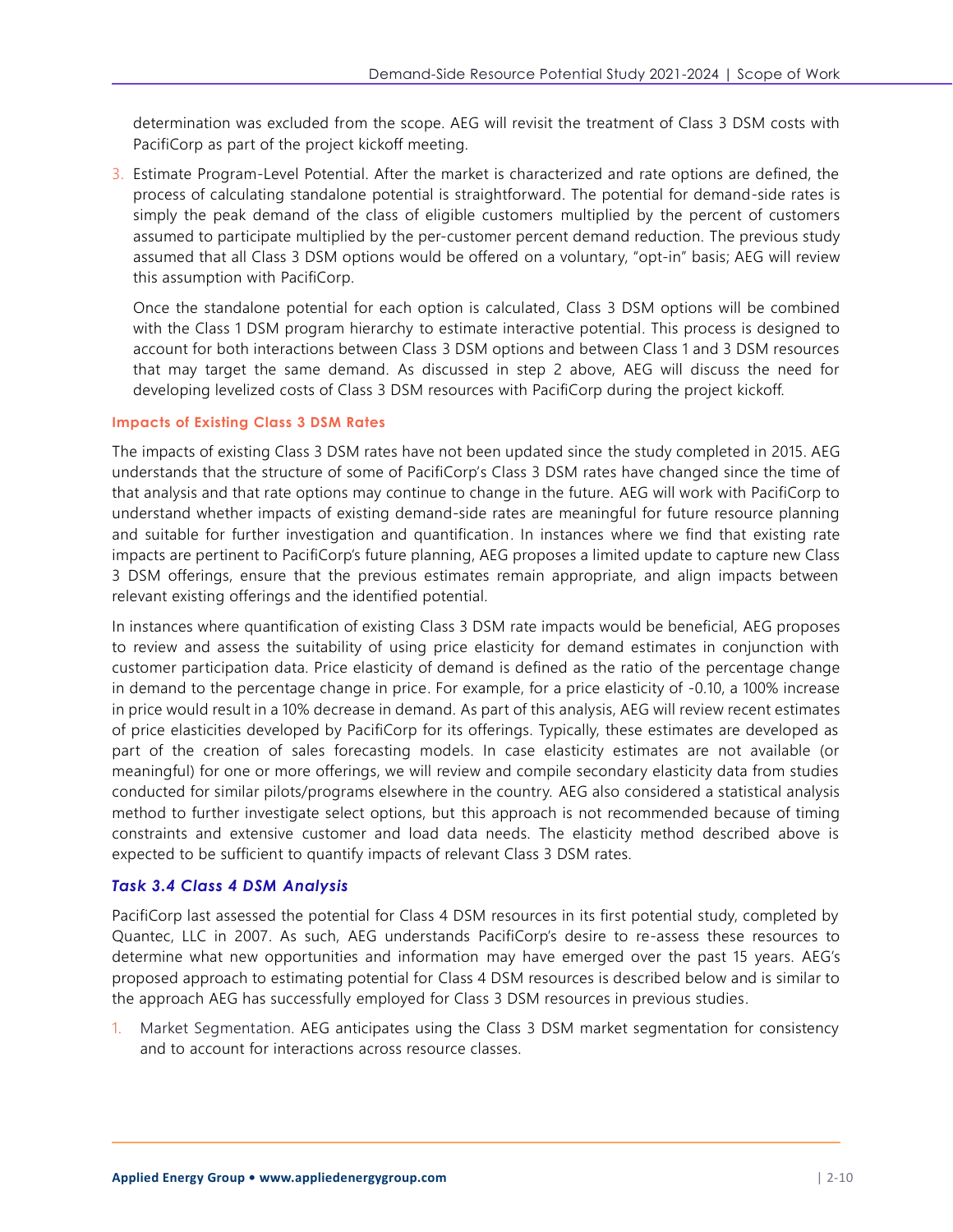- 2. Characterize the Market. AEG anticipates using the Class 3 DSM market characterization for Class 4 DSM resources. If additional detail is necessary to fully characterize Class 4 DSM potential, AEG will leverage the Class 2 DSM market characterization data.
- 3. Identify and Define Class 4 DSM Options. AEG will work with PacifiCorp to develop a list of options suitable for inclusion in this analysis, starting with the list provided in the RFP. This is particularly important to ensure that behavioral options are only being considered in the potential for one resource class. For example, AEG will continue to consider home energy reports and behavioral demand response in Class 2 DSM and Class 3 DSM analyses, respectively.

After developing this list, AEG will perform secondary research to identify similar programs implemented in other jurisdictions and develop cost and savings estimates for each option. Sources may include annual utility reports and program impact evaluations and will be prioritized based on recency, geography, and applicability to PacifiCorp's customer base.

4. Estimate Potential and Resource Costs. Using the secondary research results, AEG will apply typical per-event or per-customer impacts to PacifiCorp's baseline forecast to develop estimates of potential . For example, if research indicates that a particular education campaign can reliably reduce residential peak demand by 1%, the potential for this program in each PacifiCorp service territory would be calculated as 1% of PacifiCorp's residential peak demand. Costs for each option will then be applied to the potential impacts to provide estimated levelized costs for comparison to other resource options.

## **Task 4: Class 2 DSM (Energy-Focused) Resources Scenario and Sensitivity Analysis**

AEG's energy efficiency potential model and market characterization process are designed to understand and project energy consumption and intervention opportunities at a granular level. For example, inputs and results can be viewed for a specific state, sector, building type, construction vintage, end use, and technology. This structure not only provides deep insight into energy efficiency potential but also allows for customized scenario analysis around either global themes or specific model inputs. For example, AEG ran sensitivities around electrification policy, the inclusion of exempted customers, technology costeffectiveness changes, and avoided costs in a recent study.

As part of this study, AEG will develop up to three distinct Class 2 DSM potential scenarios, which may reflect changes in load forecasts, weather, energy efficiency market adoption rates, measure or program costs, or other factors that may affect resource potential and cost. AEG will work with PacifiCorp to clearly define each of the desired scenarios and identify the appropriate format for scenario documentation and deliverables. For example, the project team will determine whether scenario results should be included in the study report or a standalone deliverable.

For each scenario, AEG will develop supply curves in the same format as for the reference case. Note that AEG will only be performing Class 2 DSM scenario analysis for California, Idaho, Utah, Washington, and Wyoming. However, if the Energy Trust of Oregon provides alternate potential for Oregon, AEG can incorporate these projections into scenario supply curves.

#### <span id="page-10-0"></span>**Task 5: Segmentation & Data Presentation**

The subtasks below describe the major anticipated deliverables for this project.

#### *Task 5.1: Summary Potential Study Report*

As part of the previous study, and in response to stakeholder feedback, AEG worked closely with PacifiCorp staff to reimagine the format of the final report to streamline and clarify the information presented. This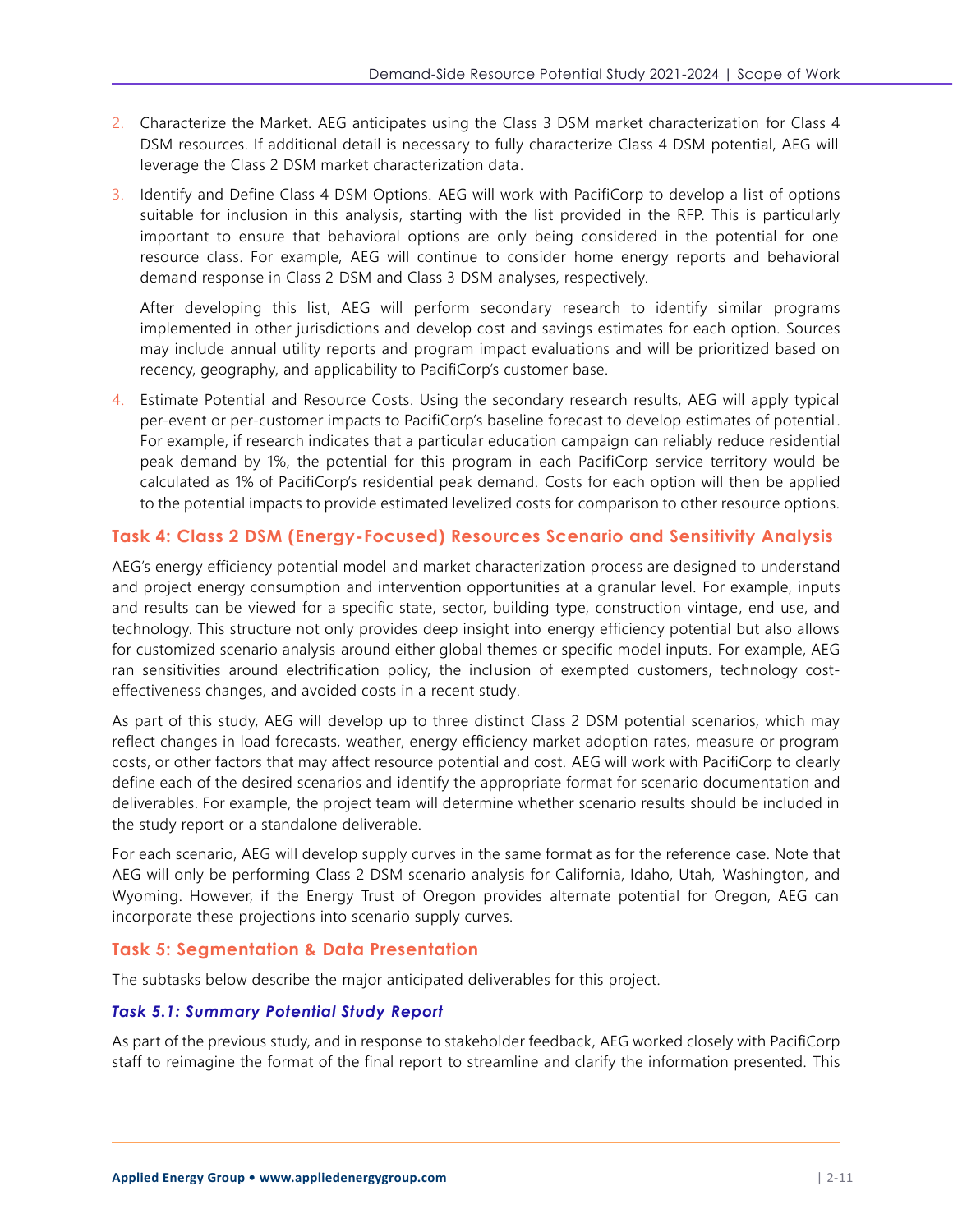included condensing the previous five-volume format into two volumes and moving data previously presented in Word to Excel.

Given the success of this effort, AEG proposes to produce a summary report in a similar format to the 2021 CPA. The report will include all information listed on pages 18-19 of the RFP, plus additional information to make the report as clear and effective as possible for PacifiCorp and its stakeholders. From our experience performing these studies, despite all efforts to streamline the report's content, given the breadth of the analysis, the report requires multiple rounds of review to get from draft to final. To accommodate this, AEG will provide a draft report to PacifiCorp well in advance of the final report due date and iterate with PacifiCorp to finalize the content before the report is made public.

#### <span id="page-11-0"></span>*Task 5.2: IRP Supply Curves and Load Forecast Adjustments*

AEG has provided resource-specific supply curves as an output of each of the previous CPAs. While the format for these supply curves has evolved, the objective has remained the same: to provide reliable information on resource location, cost, and savings in a format suitable for incorporation into PacifiCorp's IRP modeling framework. To allow PacifiCorp time to test the supply curve format, AEG will provide draft supply curves using the initial load forecast, followed by a final set incorporating an updated load forecast, reflecting final study results, and addressing any format revisions PacifiCorp deems necessary based on initial testing. Resource-specific supply curve considerations are addressed in the table below:

| <b>DSM</b><br><b>Resource</b> | <b>Supply Curve Considerations</b>                                                                                                                                                                                                                                                                                                                                                                                                                                                                                                                                                                                                                                                                     |
|-------------------------------|--------------------------------------------------------------------------------------------------------------------------------------------------------------------------------------------------------------------------------------------------------------------------------------------------------------------------------------------------------------------------------------------------------------------------------------------------------------------------------------------------------------------------------------------------------------------------------------------------------------------------------------------------------------------------------------------------------|
| Class <sub>2</sub>            | As the format of Class 2 DSM resource supply curves has been refined over many studies, AEG anticipates<br>providing data in materially the same format as the previous study, though this assumption will be reviewed<br>during the project kickoff meeting and leading up to delivery of initial supply curves.<br>At a minimum, Class 2 DSM supply curves will capture:<br>Oregon potential provided by the Energy Trust of Oregon<br>Weighted average hourly impacts and levelized costs by resource bundle<br>State-specific levelized cost calculations aligning the preferred cost tests<br>Measure-level detail and load shapes for PacifiCorp to use to test alternate bundling methodologies |
| Class <sub>1</sub>            | Supply curves will reflect annual market potential and levelized costs (\$/kW-year) by product and state based<br>on both standalone and interactive potential. Under both scenarios, supply curves will represent only<br>incremental potential above existing programs. As part of the previous CPA, AEG also provided Class 1 DSM<br>supply curves on an hourly basis to reflect the availability of resources throughout the year. As part of this study,<br>AEG will review the hourly IRP input format with PacifiCorp to determine whether supply curves should also be<br>provided in this format for the 2023 IRP.                                                                            |
| Class 3                       | In the previous CPA, AEG and PacifiCorp determined that it was not necessary to develop cost estimates to<br>implement Class 3 DSM resources, as these resources would not be modeled in the IRP and implementation<br>costs would not reflect potential cost shifting among customers. If desired for the 2023 IRP, AEG will be<br>able to package Class 3 DSM results for IRP modeling in a similar format to Class 1 DSM resources, again<br>excluding the impacts of existing resources.                                                                                                                                                                                                           |
| Class <sub>4</sub>            | Because Class 4 DSM resources have not been assessed in recent CPAs, AEG will work with PacifiCorp to<br>determine whether these resources will be modeled in the 2023 IRP, and if so, what the appropriate supply<br>curve format would be.                                                                                                                                                                                                                                                                                                                                                                                                                                                           |

#### *Task 5.3: Class 2 DSM Database*

The Class 2 DSM measure database, developed and refined through previous studies, has proven to be an effective tool for providing measure-level inputs and results to PacifiCorp staff and stakeholders. This database was first presented to stakeholders in draft form for review in the previous study, then ultimately included as Appendix G in the final study report. As a key deliverable for this project, AEG will create a new version of the five-state Class 2 DSM measure database, starting with all of the same data fields from the existing database and adding additional fields as appropriate to document the analysis fully.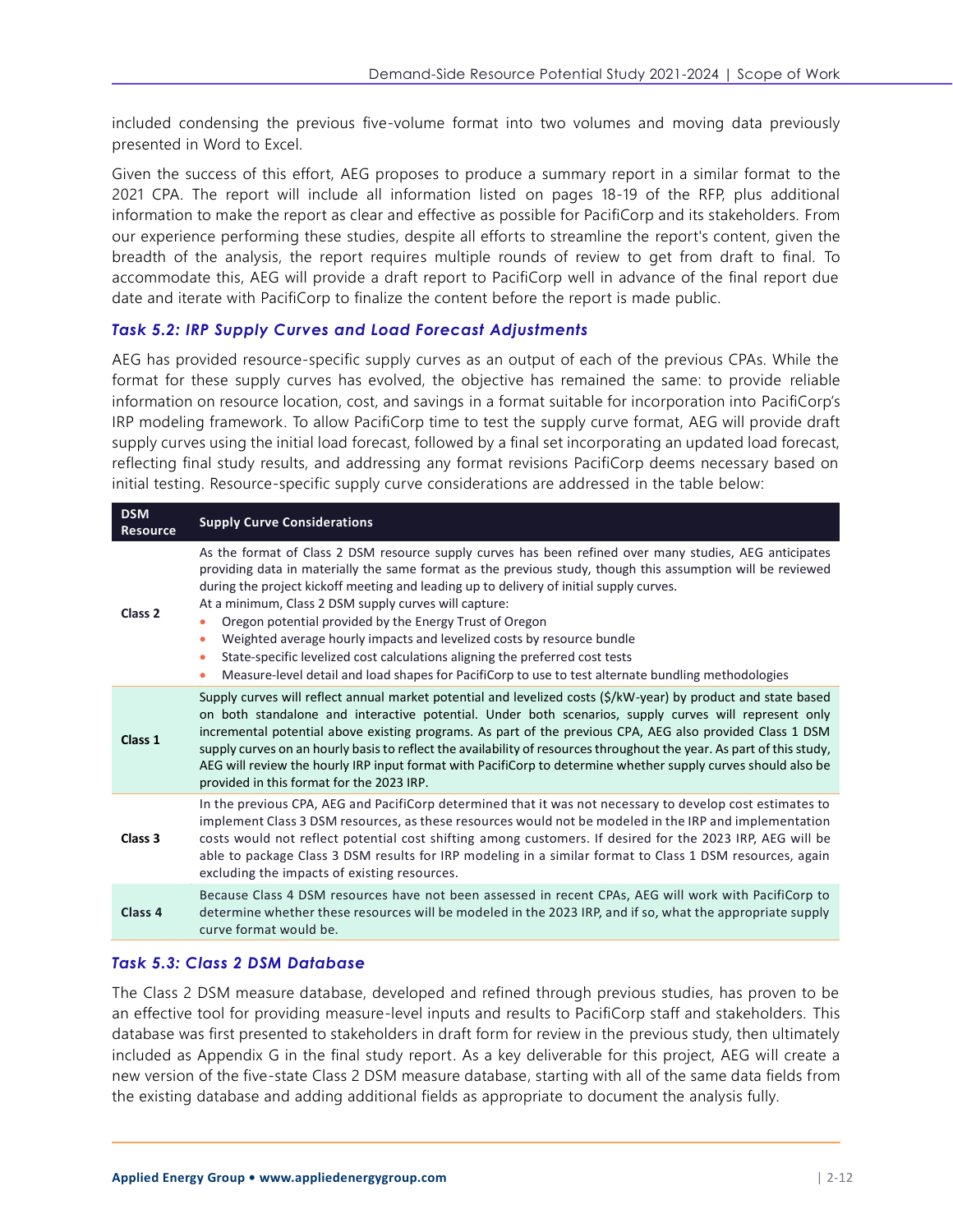#### **Task 6: Stakeholder Support**

AEG recognizes the critical importance of proactive and timely stakeholder engagement to the success of this project. For the 2021 CPA, AEG led four CPA workshops as part of the IRP public input process, participated in and presented at additional IRP workshops, provided work products for stakeholder review and comments, and assisted PacifiCorp in responding to stakeholder feedback and requests. Through our engagements with PacifiCorp and other regional utilities, we are extremely familiar with PacifiCorp's stakeholders and their respective issues. We have built our credibility with these organizations through our work quality, thoughtful consideration of their input, and transparency into study data sources, methodology, and results.

For this study, AEG anticipates stakeholder engagement will include:

- Leading up to five one- to two-hour trainings or workshops for stakeholders and commission staff as part of the 2023 IRP public input process. Example topics may include an overview of CPA methodology, review of measure and program lists, and summaries of draft and final results. AEG will work with PacifiCorp to determine whether in-person or remote participation is most appropriate based on public health conditions at the time.
- Providing draft work products for stakeholder review. Such work products may include the study work plan, measure lists, study results, the summary report, or other material as directed by PacifiCorp.
- Responding to stakeholder IRP feedback forms.
- Washington-specific engagement will include:
	- o Meeting with the Washington DSM advisory group to gather feedback on scope, anticipated workplan, and key assumptions.
	- o Providing up to 12-hours of web-based training to Washington Utilities and Transportation Commission (WUTC) staff on the analytical model. AEG recently worked with Avista, Cascade Natural Gas, and NW Natural Gas to file the LoadMAP models supporting their studies and to answer questions on modeling from WUTC staff.
	- o Providing the final Washington conservation models to WUTC staff with appropriate non-disclosure provisions.

#### <span id="page-12-0"></span>**Task 7: Low-Income Segmentation**

In the previous CPA, AEG segmented Washington residential customers by income to provide additional insight into how potential was distributed across residential customers. Given budget and timeline constraints, that analysis was limited to estimating the number of residential customers and associated consumption above and below the income threshold and incorporating some differentiated equipment saturation information from PacifiCorp's residential customer survey. The analysis did not consider differences in the building shell or the applicability of energy efficiency measures across income segments.

Since completing the previous study, AEG has performed a more in-depth income-based analysis in potential studies for both Cascade Natural Gas and NW Natural Gas Washington service territories. AEG proposes to use this same methodology to perform income-based analysis in all states<sup>1</sup> for this project, utilizing data from the following sources to segment customers and identify available potential by income level:

State-specific income group definitions. As directed by PacifiCorp, these may be based on federal poverty levels, program requirements, or other factors. While the previous study considered only standard and low

<sup>&</sup>lt;sup>1</sup> This task assumes this work would be performed for all states, excluding Oregon, consistent with the Class 2 DSM analysis..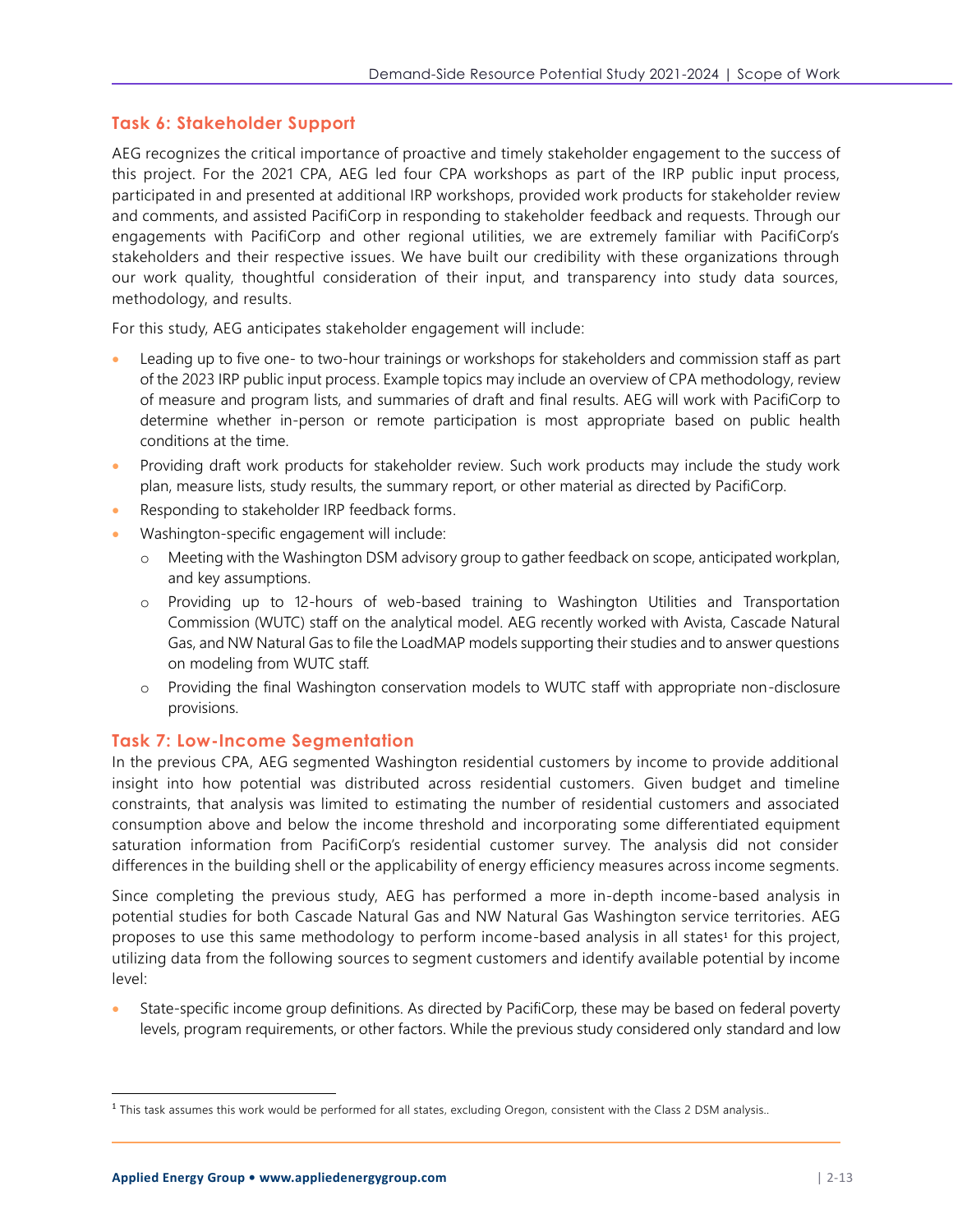income, AEG proposes to model up to three income groups in each state (e.g., low, moderate, and above moderate).

- The American Community Survey will provide median income by census block group, which AEG will map to PacifiCorp's customer data to estimate the number of customers in each income group.
- PacifiCorp's residential customer surveys will identify differences in equipment saturations across income groups.
- NEEA's Residential Building Stock Assessment will inform differences in building characteristics across income groups. AEG will review the appropriateness of this source to states outside of the NEEA region with PacifiCorp to determine whether alternate sources would be more appropriate to use in other states.
- State-specific Low Income Weatherization program evaluation results will help ensure the reasonableness of measure applicability and per-home savings.

While it would be possible to model residential potential as in previous studies and merely distribute the results by the number of customers in each group, the proposed method is much more robust, as it accounts for differences in building characteristics and energy consumption across income groups, creates full market profiles and measure characterization for all income segments, and provides results directly in study deliverables, including the Class 2 DSM measure database and IRP supply curves, without additional postprocessing.

# **Quality Assurance/Control Plan**

We understand the importance of accurate, high-quality, and well-documented analysis through prior studies. We also understand that, while PacifiCorp staff review and acceptance of results are critical, the PacifiCorp's team's time is limited, and AEG needs to lead the quality assurance/quality control (QA/QC) process and drive it into all aspects of the project.

For this project, AEG will employ our standard due diligence and ensure that lessons learned from the previous study are incorporated into the QA/QC plan. These lessons learned include:

- The challenges that staff turnover on the AEG and PacifiCorp teams can cause and the importance of thoroughly documenting key decisions and study parameters for continuity;
- The importance of clearly defining and agreeing on data sources to be used and their relative hierarchy, particularly in jurisdictions with specific Commission guidance; and
- The importance of ensuring that new analytical methods (e.g., grid services view of demand response) create intuitive results that can stand up to PacifiCorp's internal and external stakeholder scrutiny.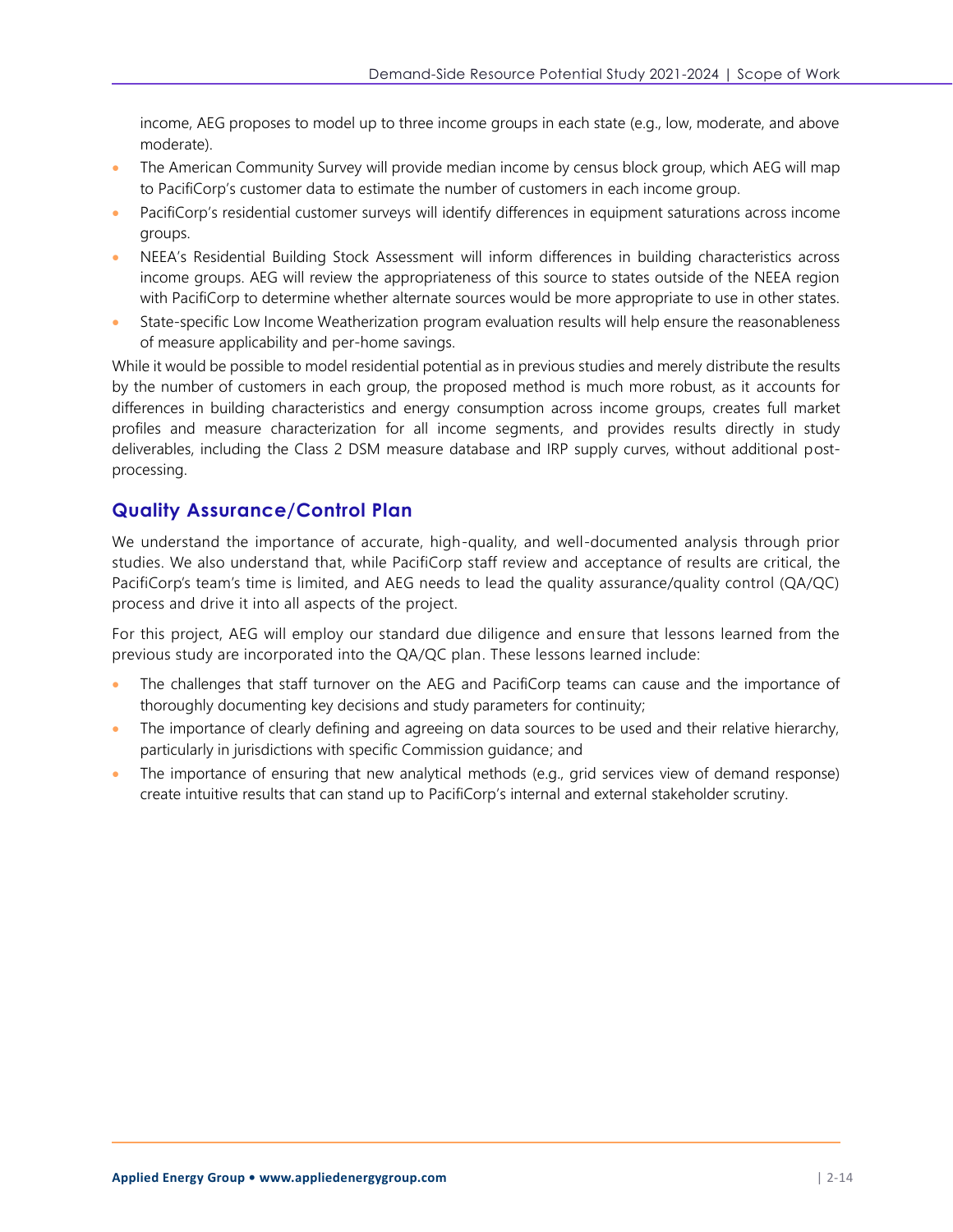AEG's key actions to ensure the highest quality deliverable for this project are described below:

| <b>Project Management</b><br>& Communication<br>Ensuring quality and<br>coordination across analyses                                 | Develop RACI chart to define roles for each task<br>Clear, effective communication during regular check-in meetings to track<br>$\bullet$<br>progress, address issues, share project status, and establish action items<br>Hold regular internal check-in meetings to ensure timely completion of<br>$\bullet$<br>tasks, resolve issues, and establish action items<br>Develop and maintain a shared document between PacifiCorp and AEG to<br>record key decisions and study parameters<br>Multiple levels of review of deliverables before submission to PacifiCorp                                                                                                                                  |
|--------------------------------------------------------------------------------------------------------------------------------------|--------------------------------------------------------------------------------------------------------------------------------------------------------------------------------------------------------------------------------------------------------------------------------------------------------------------------------------------------------------------------------------------------------------------------------------------------------------------------------------------------------------------------------------------------------------------------------------------------------------------------------------------------------------------------------------------------------|
| <b>Data Accuracy</b><br>Ensuring that inputs are<br>accurate, appropriate, and<br>well documented                                    | > Establish resource- and state-specific source hierarchies<br>> Validate and benchmark data, standardized input format for measure data<br>> Proper documentation of inputs for better QC and retroactive investigation<br>into possible issues<br>$\triangleright$ By-check-approve checklist to verify correctness and applicability of inputs<br>$\triangleright$ Verification of data source hierarchy with input from PacifiCorp<br>$\triangleright$ Confirmation of interim and final measure lists with PacifiCorp and<br>stakeholders<br>> Submittal of draft and final measure databases to PacifiCorp, including<br>source plan identifying how source hierarchy is utilized for each state |
| <b>Model Connections</b><br>& Calculations<br>Ensuring that inputs are<br>properly transferred into and<br>implemented in the models | $\triangleright$ Built-in diagnostics and error checks, standardization of data format and<br>translation in templates<br>> By-check-approve process to track updates and ensure data validation<br>> Transparent calculations in MS Excel<br>> Centralized calculation engine to eliminate opportunities for formula<br>errors or inconsistency to propagate into other areas of the model                                                                                                                                                                                                                                                                                                            |
| <b>Results</b><br>Ensuring that model results<br>make sense                                                                          | > Dedicated results files for multi-level output verification and standard<br>presentation format<br>> Examine model inputs and results at several levels: measure, end-use,<br>sector, and overall<br>$\triangleright$ Compare results to prior studies and national and regional benchmarks to<br>identify any unreasonable/out of range results                                                                                                                                                                                                                                                                                                                                                     |

# **Project Schedule**

The proposed project schedule is shown below, based on the key milestones presented in the RFP. AEG will work with PacifiCorp during the project kickoff meeting and work plan finalization to adjust and enhance this schedule as appropriate. While we will attempt to develop a "final" schedule for the project work plan, we understand the importance of remaining flexible as circumstances change through the previous assessments with PacifiCorp. These changes may include new requirements from the acknowledgement of PacifiCorp's 2021 IRP, new requests from stakeholders, updates to the 2023 IRP schedule, or other factors. Over the course of the project, AEG will work with PacifiCorp to maintain an updated schedule to ensure a continued shared understanding of deliverable timing. Additionally, AEG notes the following considerations relative to the schedule below:

The schedule includes an update to the load forecast and underlying assumptions, as necessary, in the summer of 2022.